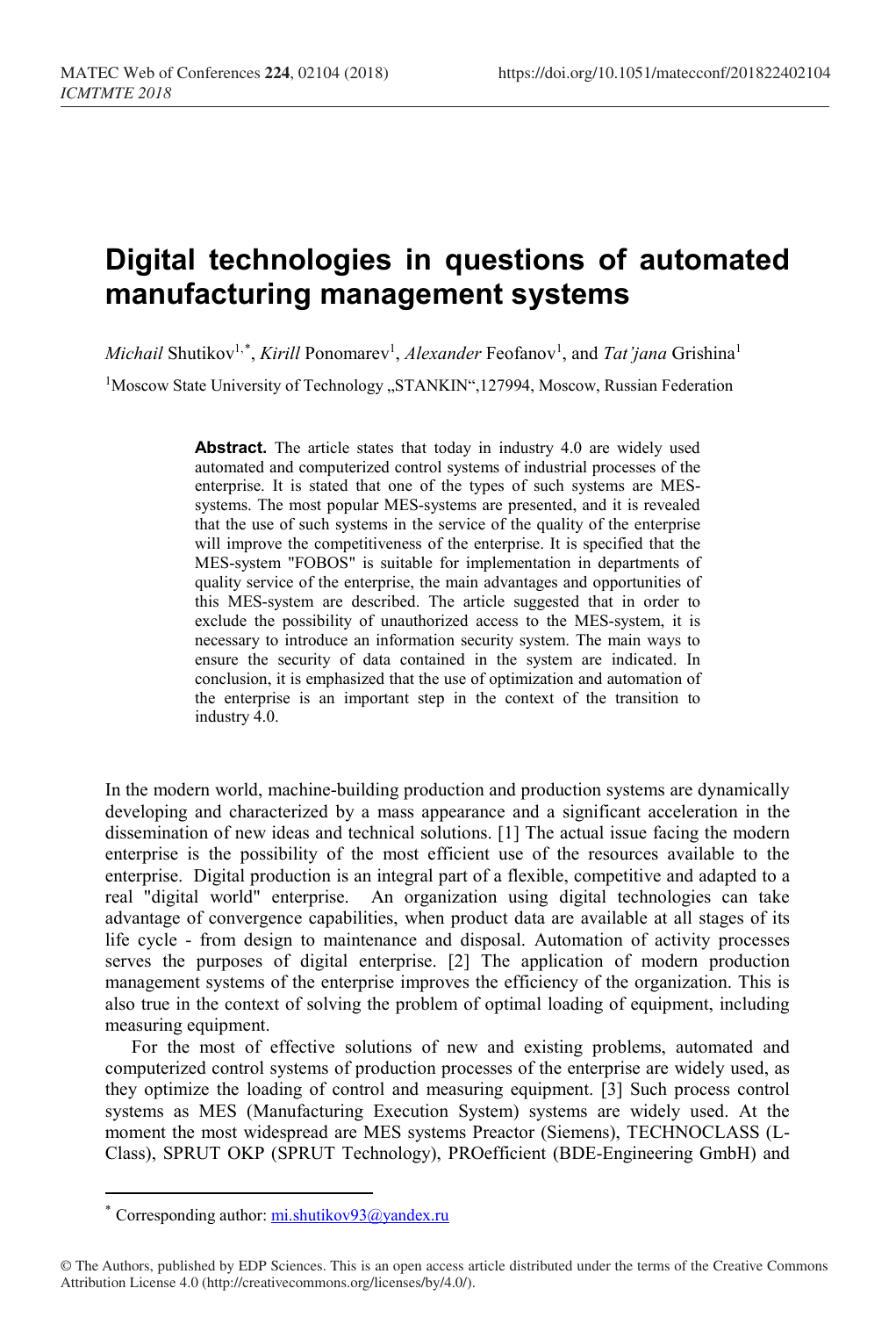FOBOS (Institute of design and technology Informatics RAS). For example, Preactor is used in such areas as automotive and aerospace, chemical industry, pharmaceuticals and electronics, food industry, engineering and precision engineering, metalworking, logistics and services. PROefficient is used mainly in the machine building industry, in discrete and prescription industries. However, the aspects of the application of MES-systems for planning the activities of departments of quality service (for example, departments of technical control, metrology, standardization, reliability) are not well studied at the moment. The introduction of that type of systems in the quality service will improve the efficiency of operation and, as a result, the competitiveness of the enterprise.

Domestic MES-system "FOBOS" is suitable for implementation in the activity of quality service departments (Fig. 1).

| Gantt chat (production schedule) |                                    |  |        |             |       |  |  |                                             |  |  |       |   |         |  |         |             |    |      |  |    |              |                         |       |       |  |                   |  |     |
|----------------------------------|------------------------------------|--|--------|-------------|-------|--|--|---------------------------------------------|--|--|-------|---|---------|--|---------|-------------|----|------|--|----|--------------|-------------------------|-------|-------|--|-------------------|--|-----|
|                                  | <b>Equipment Loading Schedule</b>  |  |        |             |       |  |  |                                             |  |  |       |   |         |  |         |             |    |      |  |    |              |                         |       |       |  |                   |  |     |
|                                  | 17:26:46                           |  |        | $800 - 900$ | 10:00 |  |  | Tuesday 12.06.2018<br>11:00   12:00   13:00 |  |  | 14:00 |   | $15.00$ |  |         | 7, 800, 900 |    | 1000 |  |    |              | $11:00$ $12:00$ $13:00$ | 14:00 | 15:00 |  | 7, 800, 900, 100  |  |     |
|                                  | measuring section_1<br>Length gage |  |        |             |       |  |  |                                             |  |  |       |   |         |  |         |             |    |      |  |    |              |                         |       |       |  |                   |  |     |
| O                                | <b>TRIMDS</b>                      |  | ٠<br>٠ |             |       |  |  |                                             |  |  | ٠     | ٠ |         |  |         |             |    |      |  |    |              |                         |       |       |  | ٠<br>$\mathbf{r}$ |  |     |
|                                  | Carl Zeiss                         |  |        |             |       |  |  | и                                           |  |  |       |   |         |  | ×.<br>× |             | ł. |      |  |    |              |                         |       |       |  | $\mathbf{L}$      |  | H.  |
|                                  | measuring section 2<br>CMM's       |  |        |             |       |  |  |                                             |  |  |       |   |         |  |         |             |    |      |  |    |              |                         |       |       |  |                   |  |     |
|                                  | <b>DEA Global Perfomance</b>       |  |        |             |       |  |  |                                             |  |  |       |   |         |  | ٠       |             |    |      |  |    |              |                         |       |       |  |                   |  |     |
|                                  | DEA Global Perlomance              |  |        |             |       |  |  |                                             |  |  |       |   |         |  |         |             |    |      |  |    |              |                         |       |       |  |                   |  |     |
|                                  | Tesa Micro Hite                    |  |        |             |       |  |  |                                             |  |  |       |   |         |  |         |             |    |      |  |    |              |                         |       |       |  |                   |  | HE. |
|                                  | preparatory section<br>Workbed's   |  |        |             |       |  |  |                                             |  |  |       |   |         |  |         |             |    |      |  |    |              |                         |       |       |  |                   |  |     |
| o                                | ChIZ                               |  | ٠      |             |       |  |  | n.<br>40                                    |  |  |       |   |         |  | ×       |             | п. |      |  | u. | $\mathbf{r}$ |                         |       |       |  | ПT                |  | ПT  |
|                                  | ChIZ                               |  |        |             |       |  |  |                                             |  |  |       |   |         |  |         |             |    |      |  |    |              |                         |       |       |  |                   |  |     |

**Fig. 1.** Gantt chart of the production schedule of the "FOBOS" system.

It allows to calculate the production schedule not only for machines, but also for measuring equipment, also provide calculation of the load of measuring equipment by sections, groups of operations (control of linear, angular dimensions, measurement of deviations from tolerances) within a given time interval and calculates several variants of planned load taking into account overloading or loading of equipment. FOBOS also provides the opportunity to identify a specific product or batch of products to the purpose of their further tracking, accounting to the defects and the calculation of the time necessary for the product to be passed through all stages of the measurement operations. The FOBOS system allows specifying the timing of preventive maintenance of equipment, and takes it into consideration generating production schedules, as well as records events related to unexpected failure of equipment with the ability to specify the estimated downtime. The system has high speed (for example, schedule for 150 pieces of equipment and 3000 manufacturing operations are formed within 5 minutes). It allows considering situations items are not included in one Assembly unit according to the design specifications, at a certain stage of the production process together and should be inspected simultaneously, and then can be disconnected in the process of further processing. It is important FOBOS is a domestic development, which characterizes the degree of adaptation of the system to the modern Russian production realities as high and competitive advantage in terms of import substitution.

When using the MES-system at the enterprises of machine-building and defenseindustrial sphere, the product is provided to the Customer at the outlet. At enterprises aimed at fulfilling the state defense orders, the products are monitored and accounted for by the representatives of the military acceptance of the Customer, who must control not only the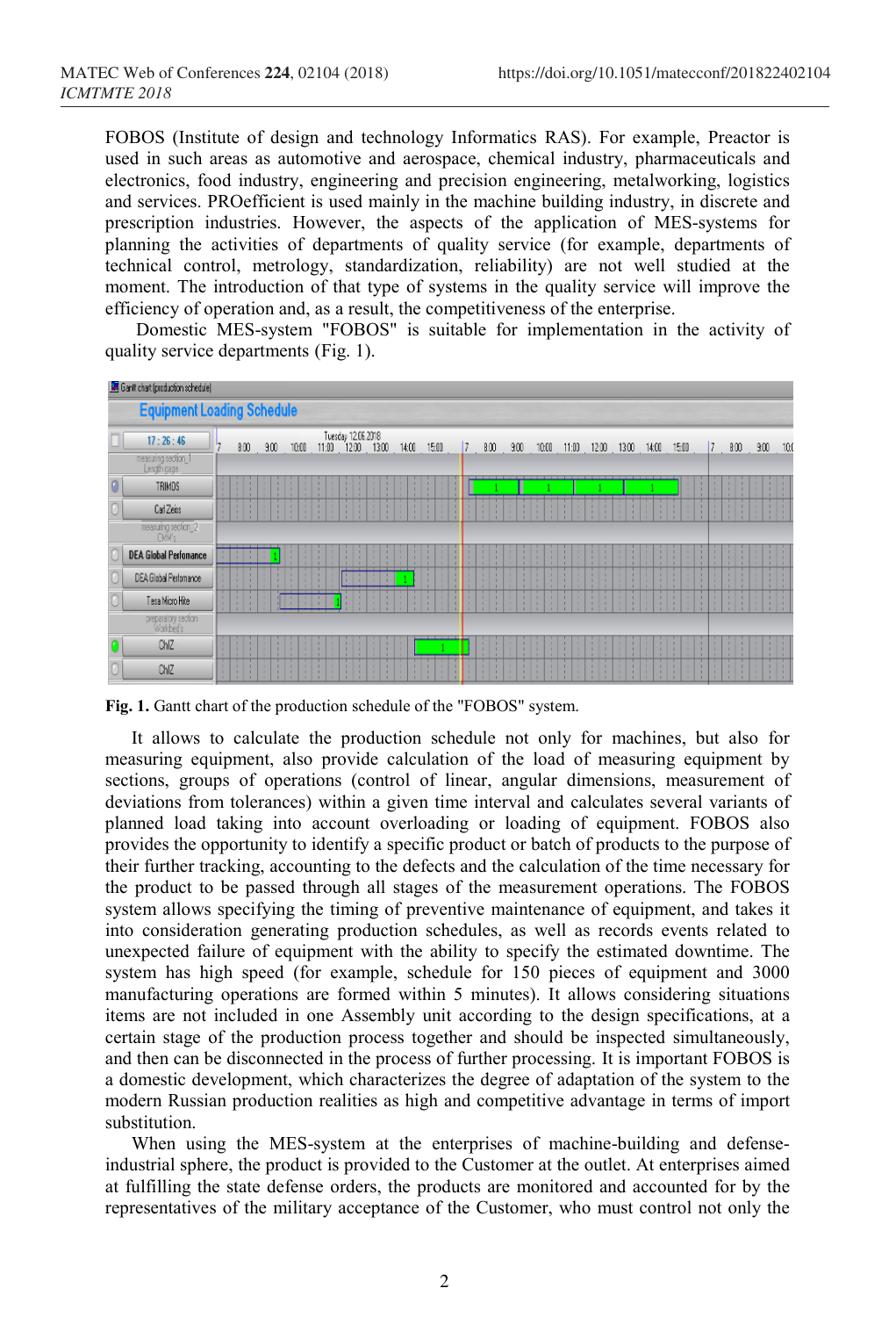quality of the products produced, but also the terms of their delivery. Therefore, it is important to be able to provide access to a certain range of authorized officials to the MES system, and it has the opportunity to receive objective and credible information about the amount of marriage, the means of measuring the product's parameters, the number of fit and not suitable products in the batch and the timing of the completion and completion of control processes in particular and the end of the manufacturing cycle in general. This ensures transparency of production and functioning of the enterprise as a whole at all stages of the life cycle of the product.

However, in order to ensure confidentiality of access to MES information, it is necessary to introduce an access system in accordance with the authority of employees. It is advisable to provide employees who directly measure the parameters of the details, only to the reports, protocols and operations for which their division is responsible. Department chiefs can view and make adjustment to the schedule of their subdivisions, and the chiefs of enterprise services (chief technologist, chief engineer, production manager) can control and compile production schedules of all technological processes. Representatives of military acceptance can have access to the state of technological processes throughout the production, including data on the timing of delivery of orders, the amount of defects and responsible for specific actions.

Providing access to information can be provided in various ways, for example, by using a system of passwords or using personal electronic keys. A personal electronic keys can be stored on a USB device (Fig. 2).



**Fig. 2.** Example of an electronic digital key.

An electronic key is a program code stored on a USB device and an identification program installed on a user's PC. When USB media is connected to the PC access is needed, the program installed on the PC initiates the process of transferring the code from USB storage media, and compares the value of the received code to find the correspondence in its database. If the desired value had been found, the system grants the employee access to the MES information, in accordance with the access rights specified by the administrator. If no matches are found, the system blocks access to information. In this regard, it is important to ensure the security of electronic keys of employees, as with its loss or theft, access to the system can get an attacker.

In order to avoid this, the use of fingerprint identification systems (biometric palm parameters) or, not so often, the retina of the eye, is relevant because these properties are individual for each person. Hardware fingerprint recognition is fair affordable, equipping them with computer users is not a laborious task and does not take a lot of time.